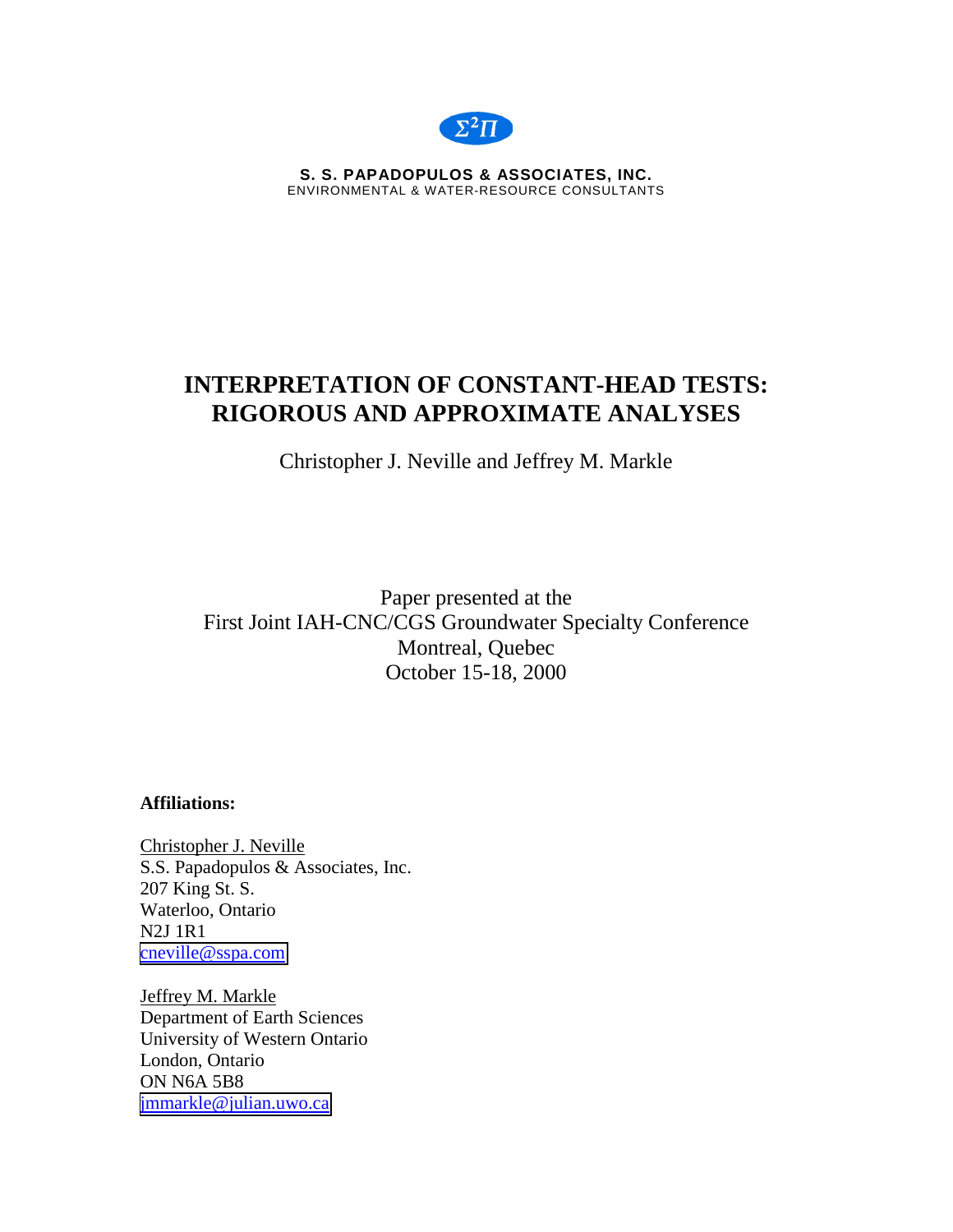# **INTERPRETATION OF CONSTANT-HEAD TESTS: RIGOROUS AND APPROXIMATE ANALYSES**

Christopher J. Neville<sup>1</sup> and Jeffrey M. Markle<sup>2</sup>

1: S.S. Papadopulos & Associates, Inc., 207 King St. S., Waterloo, ON N2J 1R1, [cneville@sspa.com](mailto:cneville@sspa.com)

2: Dept. of Earth Sciences, Univ. of Western Ontario, London, ON N6A 5B8, *jmmarkle@julian.uwo.ca* 

**ABSTRACT** The constant-head test is an essential technique of geotechnical and hydrogeological site characterization. The test is used frequently to estimate the hydraulic conductivity of relatively low permeability formations (sparsely fractured rock and clayey soils). The interpretation of these tests has traditionally been based on approximate analyses. The approximate analyses neglect storage in the formation, assume that the well penetrates the formation completely, and assume uniform material properties in the vicinity of the well. Novakowski (1993) developed a rigorous analysis for constant-head tests, considering explicitly storage in the formation, partial penetration, and the presence of a finite-thickness skin. The rigorous analysis involves a mixed boundary condition at the wellbore and cannot be solved by conventional integral transform approaches. Novakowski used a novel application of the Dirac-delta function to derive the Laplace-transform solution. In this study we check the predictions of the Dirac-delta solution against the results of high-resolution finite element analyses. We show that for cases of partial penetration, Novakowski's solution yields erroneous results. We present a correct version of the rigorous solution for Novakowski's problem. Finally, we use the correct, rigorous solution to examine the estimation of hydraulic conductivity from constant-head tests in partially penetrating wells. Our results show that significant errors can be made in interpreting tests when partial penetration is neglected.

## **1. Introduction**

The single-well test involving injection at a constant head is an essential technique of geotechnical and hydrogeological site characterization. The test was developed initially by Lugeon (1933) to assess grouting requirements for dams founded on rock. It is still used for that purpose, but it has also been adopted by geotechnical engineers and hydrogeologists to estimate the hydraulic conductivity of fractured rock and relatively low permeability clayey soils (Shapiro and Hsieh, 1998); and Novakowski et al., 1999; Tavenas et al., 1990). In the geotechnical literature, the test is generally referred to as the Lugeon or packer test; in the hydrogeology literature the test is generally designated the packer or constant-head test.

Conventional interpretations of constant-head tests are based on approximate analyses. Geotechnical applications typically neglect storage in the formation a-priori from the analyses. Hydrogeologic interpretations sometimes consider transient effects, using the analysis of Jacob and Lohman (1952), but more frequently the interpretations also assume steady flow. Zero-storage analyses oblige the interpreter to assume an arbitrary radius of influence for each test. The radius of influence may have little physical meaning in an extensive formation. Furthermore, in the cases of carefully instrumented tests, conventional analyses require neglecting much of the transient data that are collected.

In many cases, the tested interval represents only a relatively small portion of the entire thickness of the formation. In these cases, conventional interpretations of constant-head tests idealize the formation as a confined aquifer of thickness equal to the length of the packed-off interval. The analysis of test data using solutions developed for fully penetrating wells can lead to erroneous results. Drilling and installation of wells frequently results in the development of a zone of altered properties around the wellbore, referred to as a "skin". Conventional analyses assume that the formation has uniform properties. Since the conventional analyses neglect the possibility that a skin

exists around the well, they may yield parameter estimates of formation properties that are not representative of the formation.

Few systematic attempts have been made to quantify the errors associated with conventional interpretations of constant-head tests. This lack of attention may be due to the fact that more realistic conceptual models have defied the development of analytical solutions. In 1993, K.S. Novakowski made an important attempt to rectify this situation by developing an analytical solution for a physically-based boundary value problem that incorporates storage in the formation, partial penetration of the well, and the possibility of an altered zone around the well.

In this study, we revisit Novakowski's solution for the case of a partially penetrating well. We show that for cases of partial penetration, Novakowski's solution yields erroneous results. This conclusion is supported by an examination of the properties of the infinite series appearing in Novakowski's solution, and a re-consideration of the boundary conditions implicit in Novakowski's methodology. We present a correct form of the solution. The close match with the results of high-resolution finite-element analyses demonstrates the correctness of our new solution. We use the correct, rigorous solution to evaluate the appropriateness of the conventional methods of analysis. In particular, we try to answer the following question: "How much of an error do we make in our estimation of hydraulic conductivity when we adopt a simplified model to interpret the data from a constant-head test?".

## **2. Conventional interpretations of constant-head tests**

A schematic set-up for a constant-head test is shown on Figure 1, along with an illustration of idealized data obtained during a single-stage test. The principle of the test is simple: the hydraulic head in a packed-off interval is raised suddenly and held constant. The injection rate required to maintain the head rise is monitored through time.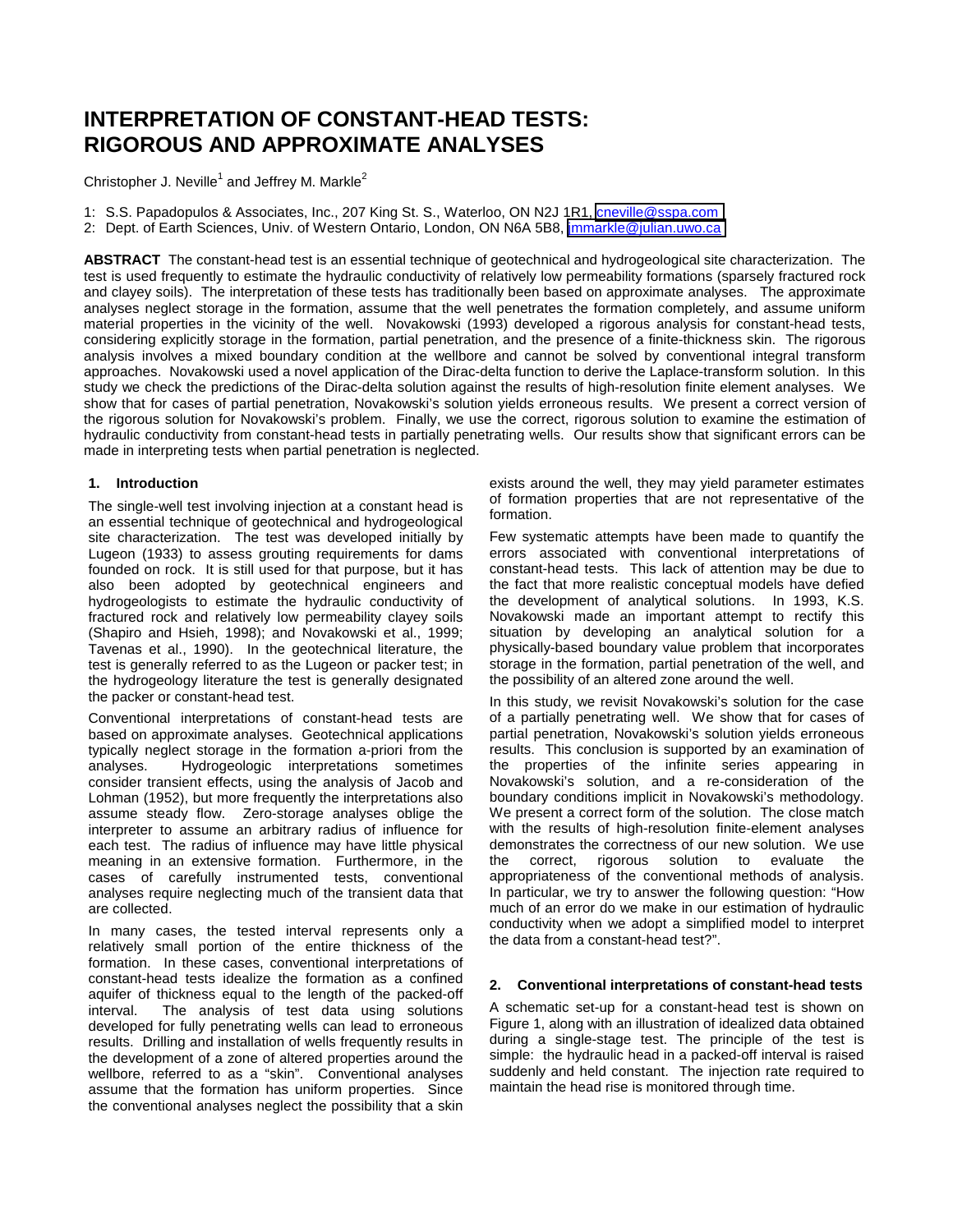The interpretation of constant-head test data is described in the Earth Manual of the U.S. Bureau of Reclamation (1974) and Ziegler (1976). The horizontal hydraulic conductivity *KH* is estimated from the general formula for steady-state flow:

$$
K_H = \frac{Q}{F\Delta H} \tag{1}
$$

where *Q* and ∆*H* denote the flow rate and the applied change in hydraulic head, respectively. The term *F* is generally referred to as the shape factor. The conventional interpretation assumes purely radial flow within the interval of the packers. For this conceptual model, the flow rate is given by the Thiem solution:

$$
Q = \frac{K_H L}{2\pi} \frac{\Delta H}{\ln\left\{\frac{R}{r_w}\right\}}
$$
 (2)

where *L* is the length of the packed-off interval, *rw* is the radius of the wellbore, and *R* is the radius of influence. Comparing (1) and (2), the shape factor is:

$$
F = \frac{L}{2\pi} \frac{1}{\ln\left\{\frac{R}{r_w}\right\}}\tag{3}
$$

We refer to this method of interpretation as the "conventional approach", as it appears frequently in the project reports of research organizations that provide important examples of practice, for example, Canada's National Water Research Institute and the United States Geological Survey.

The conventional approach requires specification of a radius of influence, *R*. In practice, a constant value for *R* is assumed (Shapiro and Hsieh, 1998; Novakowski et al., 1999). Since *R* appears in the log term, the interpreted hydraulic conductivity is not particularly sensitive to its value. Nevertheless, the fact that a radius of influence must be assumed, even in an extensive formation far from any physical boundaries, demonstrates the weak theoretical foundation of the conventional approach.

In cases where the tested interval represents a relatively small portion of the entire thickness of the formation, conventional interpretations of constant-head tests idealize the formation as a confined aquifer of thickness equal to the length of each packed-off interval. This approach ignores vertical gradients and and may lead to errors that are difficult to quantify. In an attempt to generalize the conventional approach, several alternative formulae have been presented in the literature. These formulae differ in the shape factor used in Eq. (1). For example, the U.S. Bureau of Reclamation (1974) presents a shape factor originally suggested by Hvorslev (1951). The particular shape factor drawn from the work of Hvorslev is based on the idealized geometry of an ellipsoid embedded in an infinite porous medium. This model is considered more representative of the geometry of a packed-off interval that is only a small portion of the full thickness of a permeable formation.

It is important to note that because all of these shape factor approaches share the same conceptual model of zerostorage in the formation, there is little to distinguish between them. All models that ignore storage in the formation are based on an artificial conception of the hydraulics of a constant-head test, regardless of the "exactness" of the representation of flow around the wellbore.

Conventional approaches for interpreting constant-head tests presume that steady-state conditions prevail. In formations where flow is dominated by a few fractures, this may be a realistic approach since the contribution from storage may be negligible. However, in compressible formations such as soft clays, or in densely fractured rock masses with relatively permeable matrix blocks, the observed flow rate may continue to decline over the duration of a test. Under these circumstances, the conventional approach will require ignoring much of the data collected in a well-instrumented test, and choosing an arbitrary pseudo-steady flow rate.

Since the conventional approach for interpreting constanthead tests has a weak theoretical foundation, is not wellsuited for interpreting data from partially penetrating tests, and may require discarding data, there is motivation for developing a rigorous analysis of the constant-head test.

### **3. Rigorous analysis of the constant-head test**

The conceptual model for a rigorous analysis of a constanthead test is shown on Figure 2. The boundary value problem (BVP) considers a well of finite radius that partially penetrates an aquifer of uniform thickness *B*. The aquifer is confined above and below by impermeable strata. A skin zone of finite thickness, with hydraulic properties different from the formation surrounds the wellbore.

The governing equations for three-dimensional, transient flow in the skin and the formation are:

$$
K_{r1}\left(\frac{\partial^2 s_1}{\partial r^2} + \frac{1}{r}\frac{\partial s_1}{\partial r}\right) + K_{z1}\frac{\partial^2 s_1}{\partial z^2} = S_{s1}\frac{\partial s_1}{\partial t}
$$
\n(4)

*within the skin zone,*  $r_w \le r_s$  *and* 

$$
K_{r2}\left(\frac{\partial^2 s_2}{\partial r^2} + \frac{1}{r}\frac{\partial s_2}{\partial r}\right) + K_{z2}\frac{\partial^2 s_2}{\partial z^2} = S_{s2}\frac{\partial s_2}{\partial t}
$$
(5)

*within the formation,*  $r_s \le r_w < \infty$ 

where *si*, *Ki*, and *Ssi* are the head change, hydraulic conductivity, and specific storage of the skin (*i = 1*) and formation  $(i = 2)$ .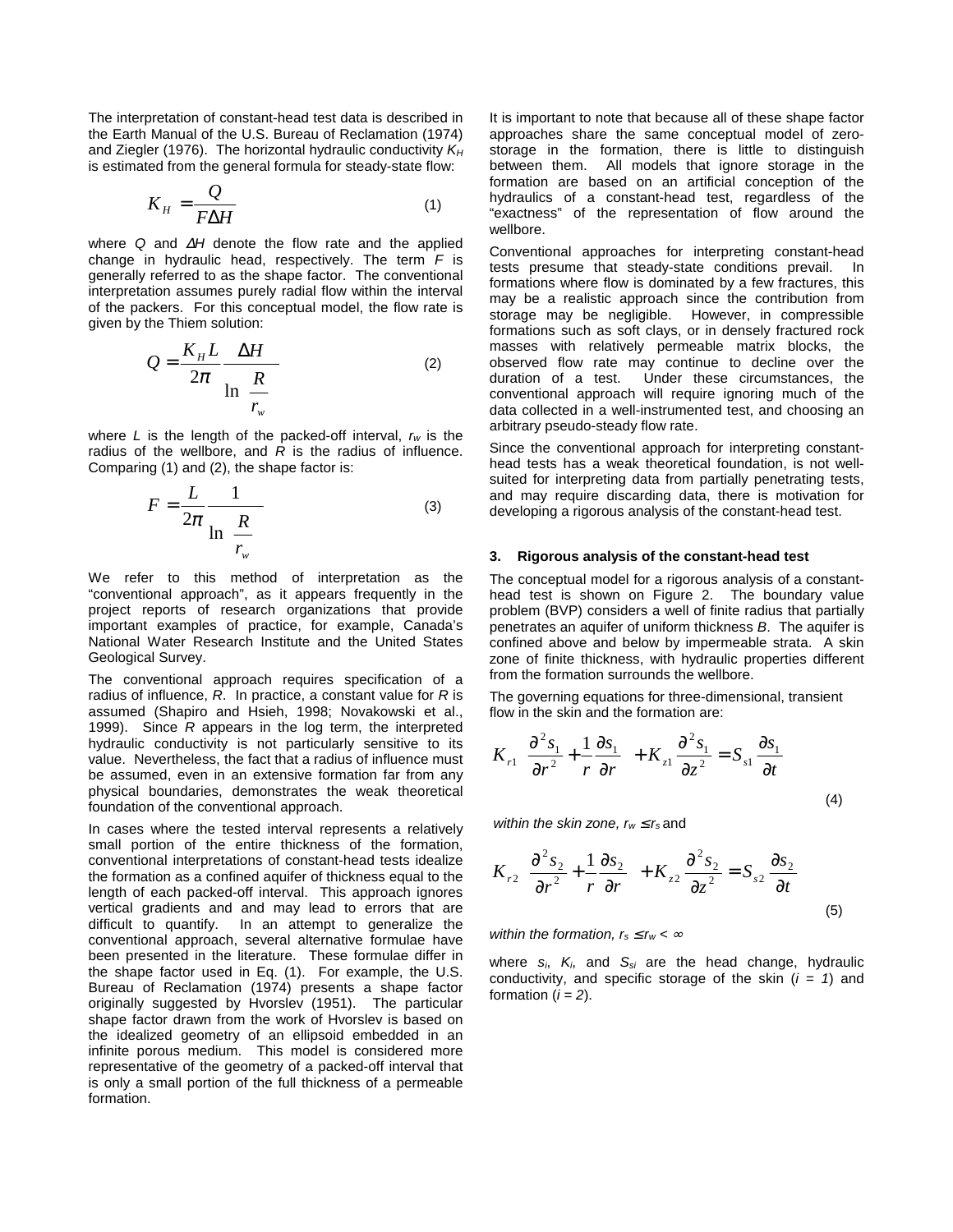At the start of the test, the head change in the skin and the formation is zero, and the head change in the wellbore,  $s_0$ , is applied instantaneously. Therefore, the initial conditions are written as:

$$
s_1(r, z, 0) = s_2(r, z, 0) = 0
$$
 (6a)

$$
s_w(0^+) = s_{w0} \tag{6b}
$$

In the general case of an interval open between elevations  $z_1$  and  $z_2$ , the inner boundary conditions along the wellbore are written as:

$$
\frac{\partial s_1}{\partial r}(r_w, z, t) = 0 \qquad ; 0 \le z \le z_1 \tag{7a}
$$

$$
S_1(r_w, z, t) = S_w(t) \qquad ; z_1 \le z \le z_2 \tag{7b}
$$

$$
\frac{\partial s_1}{\partial r}(r_w, z, t) = 0 \qquad ; z_2 \le z \le B \tag{7c}
$$

where *sw* is the head change in the wellbore itself.

The formation is assumed to be areally extensive and the outer boundary condition is written as:

$$
s_2(\infty, z, t) = 0 \tag{8}
$$

The boundary conditions along the top and bottom of the aquifer are:

$$
\frac{\partial s_1}{\partial z}(r,0,t) = \frac{\partial s_2}{\partial z}(r,0,t) = 0
$$
 (9a)

$$
\frac{\partial s_1}{\partial z}(r, B, t) = \frac{\partial s_2}{\partial z}(r, B, t) = 0
$$
 (9b)

The BVP is completed with compatibility conditions at the interface between the skin and the formation:

$$
s_1(r_s, z, t) = s_2(r_s, z, 0)
$$
\n(10)

$$
K_{r1} \frac{\partial s_1}{\partial r}(r_s, z, t) = K_{r2} \frac{\partial s_2}{\partial r}(r_s, z, t)
$$
 (11)

As pointed out by Ruud and Kabala (1997), the inner boundary condition for the rigorous problem mixes Type I (specified head) and Type II (no-flow) conditions along the wellbore, over the portions of the well that are screened and cased, respectively. This mixing of conditions precludes an exact solution by conventional integral transform methods.

Novakowski (1993) developed an analytical solution for the BVP using a novel application of the Dirac-delta function in conjunction with the Laplace transform. Novakowski used the delta function to derive a Green's function for the problem, and then integrated the building block solution over the length of the open interval. The final solution was obtained by numerical inversion of the Laplace-transform solution.

Novakowski's Laplace-transform solution is given by:  $1/2$ 

$$
\overline{Q}_{Dp}(p) = -\frac{(\gamma \xi)^{1/2}}{L_D p^{1/2}}\n\times \frac{[I_1(q_3)\beta_3 + K_1(q_3)\beta_4]}{\psi} (B_2 - B_1)\n- \frac{2L_D}{\pi^2} \sum_{n=1}^{\infty} \frac{q_1[I_1(q_1)\beta_1 + K_1(q_1)\beta_2]}{p\psi}\n\times \frac{1}{n^2(B_2 - B_1)} [\sin(\omega B_2) - \sin(\omega B_1)]^2
$$
\n(12)

Readers are referred to Novakowski (1993) for definitions of the notation. Note that (12) is identical to Novakowski's Eq. [13], with the exception of the term (pψ) appearing in the summation. The omission of this term from Novakowski's Eq. [13 is a typographical error, as the correct form of the summation appears in Novakowski's Eq. [15].

Novakowski presented no verification of his solution, apart from showing that it collapsed to the solution of Jacob and Lohman (1952) for a fully penetrating well with no skin zone.

#### **4. Problems with the Novakowski solution**

In order to check the Novakowski (1993) solution for the case of partial penetration, we compare results from Novakowski's solution with the results of high-resolution numerical simulations using a finite element model (FEM). The FEM code was designed specifically for the analysis of complex aquifer tests (Sudicky, MacQuarrie and Neville, 1990). Novakowski presents selected results in the form of dimensionless type curves. Figure 3 shows the results of Novakowski's solution and the FEM simulations. The results show that while the solutions match closely for the case of full penetration, they diverge as the degree of penetration decreases. The disagreement has been confirmed by repeating the FEM simulations for increasingly finer spatial discretizations.

Inspection of Novakowski's equation [13] reveals that it does not converge. For a partially penetrating well with no skin (*i=1=2*) Eq. (12) reduces to:

$$
\overline{Q}_{D}(p) = \frac{K_{1}(q_{4})}{L_{d}q_{4}K_{0}(q_{4})}(B_{2} - B_{1}) + \frac{2L_{D}}{\pi^{2}} \sum_{n=1}^{\infty} \frac{q_{5}K_{1}(q_{5})}{pK_{0}(q_{5})} \frac{1}{n^{2}(B_{2} - B_{1})} \times [\sin(\omega B_{2}) - \sin(\omega B_{1})]^{2}
$$
\n(13)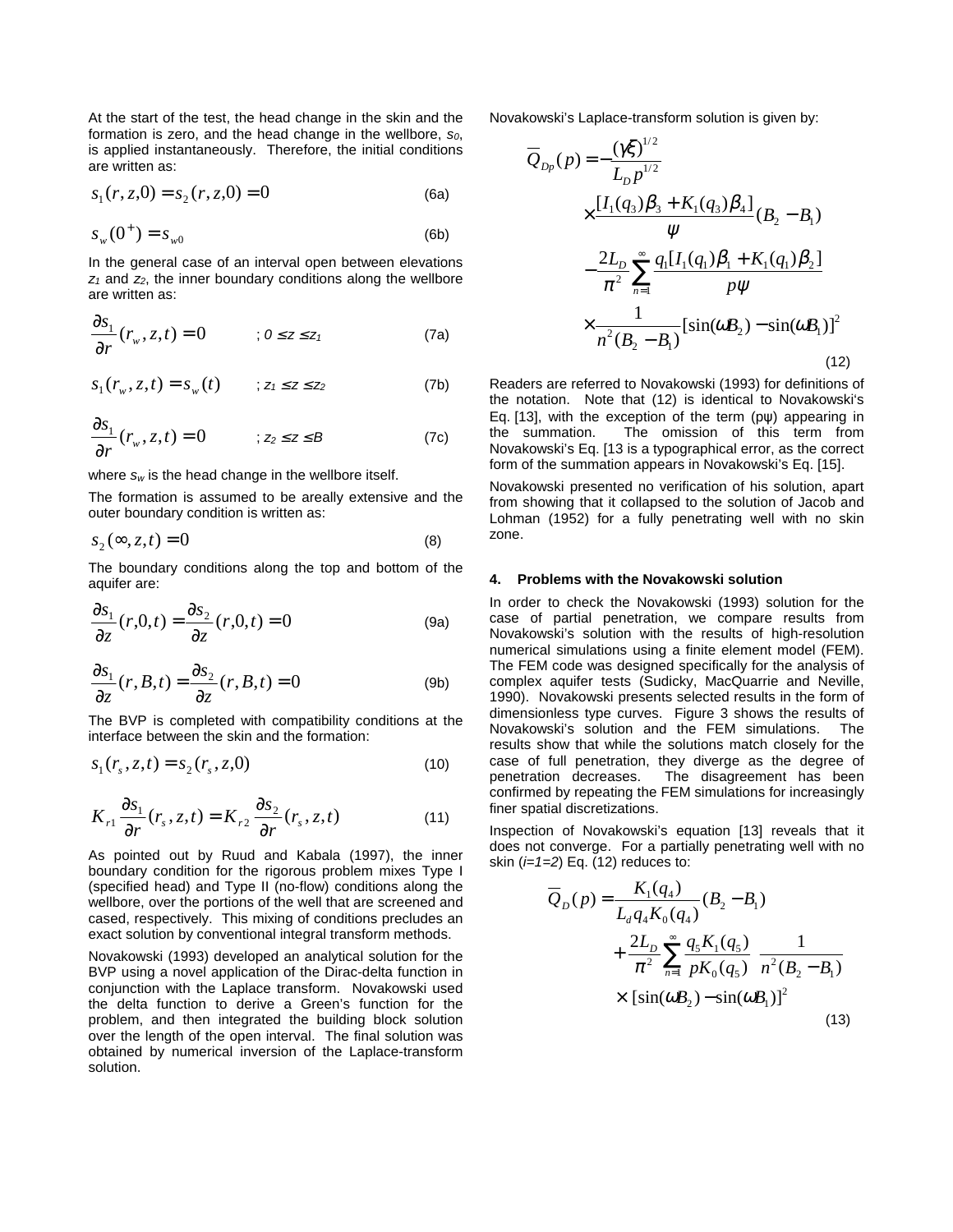Evaluating the late-time limiting form of equation (13) yields:

$$
\frac{\lim_{p \to 0} p\overline{Q}_D(p) = \frac{2}{\pi(B_2 - B_1)}
$$

$$
\times \sum_{n=1}^{\infty} \frac{1}{n} [\sin(\omega B_2) - \sin(\omega B_1)]^2
$$
(14)

The series in the last expression is divergent, indicating that equation (12) is the solution to an ill-posed problem.

Independent confirmations of problems with the Novakowski (1993) solution are provided by Cassiani and Kabala (1998) and Cassiani et al. (1999). Cassiani and coworkers use Novakowski's approach to develop an alternate solution for a semi-infinite aquifer. They demonstrate that solutions developed using Novakowski's methodology are influenced by Gibbs effects, and produce total fluxes that are infinite.

The fundamental problem with Novakowski's solution for a partially penetrating well lies with the use of the Dirac-delta function to implement the boundary condition along the wellbore. With Novakowski's approach, the Dirac-delta function is used to describe the change in hydraulic head in the formation due to a point source at the well screen. The delta function is then integrated along the open portion of the well to obtain the change in head in the formation due to a line source. Use of the delta function implies that the change in the hydraulic head is equal to a specified value along the open portion of the well, and is zero elsewhere along the wellbore. The delta function approach does not implement the boundary conditions as specified in Equations (7a-c); instead, the forcing of zero head change along the closed section of the wellbore creates an infinite sink, which gives rise to the infinite total flux observed by Cassiani et al. (1999).

#### **5. Development of an improved analytical solution**

We have revisited the BVP for a rigorous model of the constant-head tests and developed a new solution following the approach of Dougherty and Babu (1984). The solution for the dimensionless hydraulic head in the skin and the formation is obtained by using the Laplace transform with respect to dimensionless time,  $t_D$ , and the finite Fourier transform with respect to the dimensionless elevation,  $z_D$ . The solutions in the Laplace domain are derived by application of the inverse finite Fourier transform. Final results are obtained by numerical inversion of the Laplacetransform solutions using the algorithm of Talbot (1979).

In addition to the governing equations (4-5) and (10-11), the BVP is completed with a statement of mass conservation for the well:

$$
Q_{w}(t) = 2\pi r_{w} K_{r1} \int_{z_{1}}^{z_{2}} \frac{\partial s_{1}(r_{w}, z, t)}{\partial r} dz
$$
 (15)

To determine the flow rate into the well, we use Darcy's law at the well face in the following dimensionless form:

$$
Q_{D}(p) = -\int_{z_{D1}}^{z_{D2}} \frac{\partial s_{D1}}{\partial r_{D}} \Big|_{r_{D}=1} dz_{D}
$$
 (16)

The solution in the Laplace domain for the flow from the well is:

$$
\overline{Q}_{D}(p) = \frac{1}{p} \left[ \frac{\rho}{\Delta'} A_{1}^{\dagger} I_{o}(q_{1}^{\dagger}) + A_{2}^{\dagger} K_{0}(q_{1}^{\dagger}) \right] + \frac{2}{L_{D} b_{D}} \sum_{n=1}^{\infty} \frac{\left[ A_{1} I_{o}(q_{1}) + A_{2} K_{0}(q_{1}) \right]}{\Delta} \frac{1}{\beta_{n}} \times \left[ \sin(\beta_{n} z_{D2}) - \sin(\beta_{n} z_{D1}) \right]^{2}
$$
\n(17)

where the variables are defined in the notation. Complete details of the derivation of the solution, and a FORTRAN code implementing it are available upon request.

Figure 4 shows the results of our revised solution and the previous FEM simulations. The results of our solution agree much more closely with the numerical results. There are still some differences for the smallest degree of penetration considered; however, these differences tend to be exaggerated by the logarithmic axes. The discrepancy may be due to an approximation in the representation of the boundary condition along the wellbore that only becomes significant as the relative length of the open interval becomes relatively small.

#### **6. Interpretation of data from tests in partially penetrating wells**

In order to gauge the magnitude of the errors that may arise when applying the conventional method of interpretation, we consider an idealized example. For the example, we consider a confined formation that is 10 m thick and has a uniform horizontal hydraulic conductivity of  $10^{-6}$  m/sec and a specific storage of  $10^{-6}$  m<sup>-1</sup>. These values are typical for intact clays. The open interval along the wellbore extends from the middle of the formation. The applied head change at the wellbore is 10.0 m.

For the example we use the correct rigorous solution to generate "perfect" discharge vs. time records. We consider an open interval that ranges from 10% to 100% of the formation thickness, and a vertical hydraulic conductivity ranging over three orders of magnitude, from  $K_z/K_r = 1.0$  to 0.001. A typical set of results is shown on Figure 5; results are shown for the case of isotropic hydraulic conductivity, for a range of penetration ratios ρ (=*L/B*), from 1.0 (full penetration) down to 0.01. All of the curves shown on Figure 5 are generated with the same specific storage for the formation. The results illustrate a general result: the discharge curves become progressively flatter as the degree of penetration decreases. Rather than providing "proof" of the validity of the zero-storage conceptual model, this response illustrates the difficulties in interpreting aquifer test data when multiple hydraulic processes interact.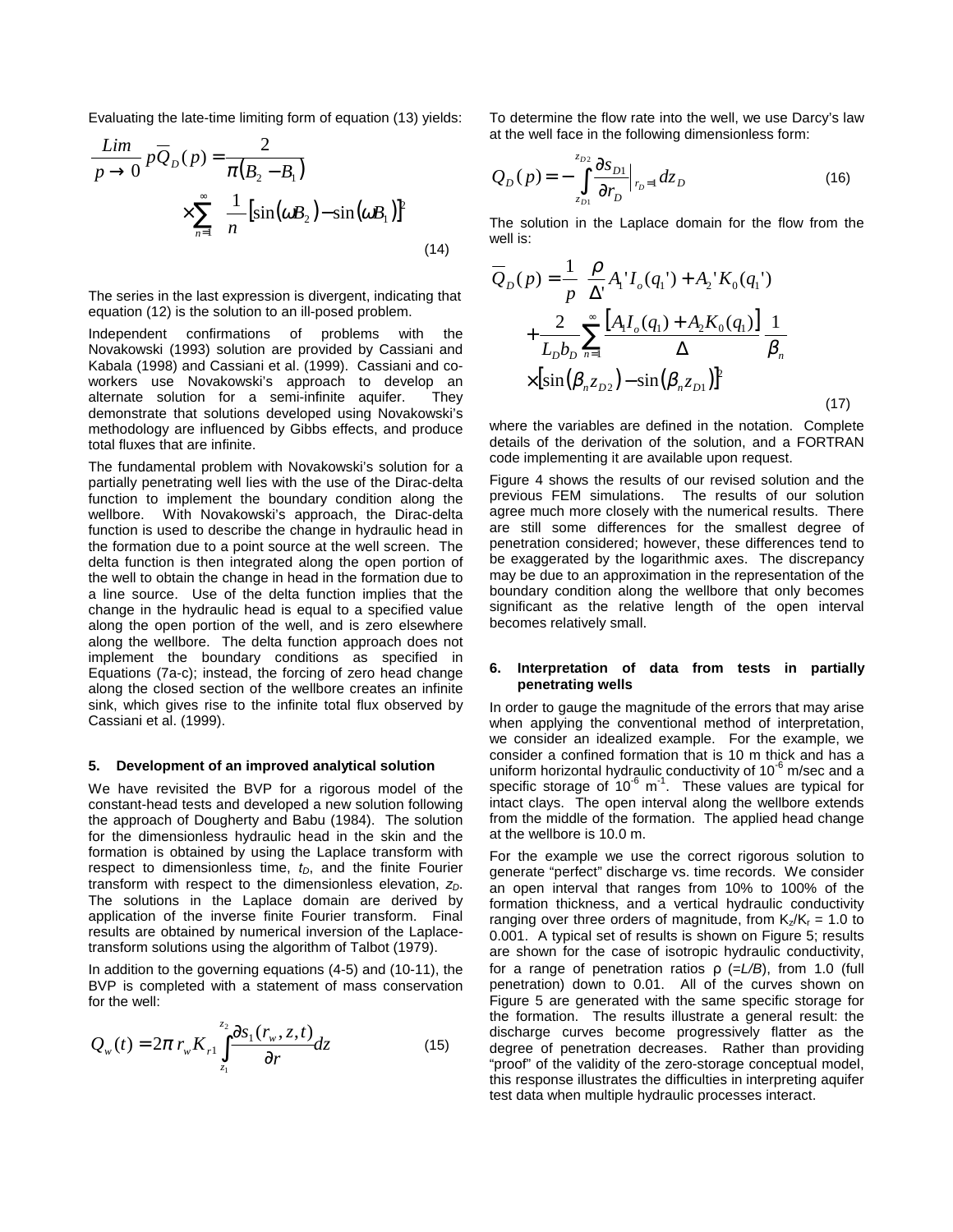Each discharge-time record is analyzed using the conventional approach. We assume a radius of influence of 10 m (the same value as used in Novakowski et al., 1999), and use as a proxy for the steady flow the discharge rate after 1000 seconds. We note that the selection of 1000 seconds is arbitrary, and that the discharge rate has not necessarily stabilized at this time. The results of the conventional analyses are summarized on Figure 6. The results for this example demonstrate that significant errors can be made in the estimation of the horizontal hydraulic conductivity when the conventional approach is applied. The errors are most significant as the degree of penetration decreases, and as the vertical hydraulic conductivity approaches the magnitude of the horizontal conductivity. For highly anisotropic formations (*Kz/Kr* < 0.01, say), the error arising from the use of the conventional method of interpretation is relatively insensitive to the degree of penetration.

# **7. Conclusions**

Conventional approaches for interpreting the results of constant-head tests are based on a conceptual model of aquifer response that has a weak theoretical foundation. The inability of these approaches to consider storage in the formation and partial penetration of the test interval yield errors that are difficult to quantify. We have reviewed the rigorous solution of Novakowski, and shown that it provides incorrect results for cases of partial penetration. Our results confirm the recent suggestion of Cassiani et al. (1999) that Novakowski's solution is not well founded, and that use of the Dirac-delta function solution methodology is incorrect. We have derived a correct version of the rigorous problem considered by Novakowski. The good agreement between our solution and the results of high-resolution FEM analyses demonstrates that our solution is correct for the case of partial penetration. We use the correct rigorous solution to examine the errors that can arise from the application of a conventional interpretation approach, in the context of a The results from the example demonstrate that significant errors can be made in the estimation of the horizontal hydraulic conductivity when the conventional approach is applied to data from partially penetrating wells.

# **8. Notation**

- $A_1$   $\lambda K_0(q_2 r_{D1})K_1(q_1 r_{D1}) K_0(q_1 r_{D1})K_1(q_2 r_{D1})$
- *A1'* λ'*K0(q2'rD1)K1(q1' rD1)-K0(q1' rD1)K1(q2' rD1)*
- $A_2$   $\lambda I_1(q_1 r_{D1})K_0(q_2 r_{D1}) + I_0(q_1 r_{D1})K_1(q_2 r_{D1})$
- $A_2'$   $\lambda' I_1(q_1' r_{D1}) K_0(q_2' r_{D1}) + I_0(q_1' r_{D1}) K_1(q_2' r_{D1})$
- *b* screen length  $(z_2-z_1)$  [L]
- *bD* dimensionless screen length (*b/z*)
- aquifer thickness [L]
- *BD* dimensionless aquifer thickness (*B/rw*)
- *H0* head change at the wellbore [L]
- *Kri* radial hydraulic conductivity
- in region  $i$   $[LT^{-1}]$
- *Kzi* vertical hydraulic conductivity in region  $i$  [LT<sup>-1</sup>]
- *n* finite Fourier transform variable (*n=0,1,2…*∞)
- *p* Laplace transform variable
- *q<sub>1</sub>*  $\sqrt{(\alpha \gamma p + \phi_1 \beta_m^2)}$
- *q<sub>1</sub>'*  $\sqrt{(\alpha \gamma p)}$
- *q*<sub>2</sub>  $\sqrt{(p+ \phi_2 \beta_m)^2}$
- *q<sub>2</sub>'* √*p*<br>*Q<sub>w</sub>* ∨olu
	- volumetric flow rate into or out of the well bore  $[L^3T^1]$
- *QD* dimensionless volumetric flow rate into or out of the wellbore  $(Q_w/2\pi(Z_2-Z_1)K_{r1}H_0)$ *r* radial distance [L]
- *rD* dimensionless radius (*r/rw*)
- *rw* well radius [L]
- *rs* radial co-ordinate of the outer boundary of the skin zone [L]
- *rDs* dimensionless radial co-ordinate of the outer boundary of the skin zone (*rs /r*)
- *si* hydraulic head change in region *i* [L]
- *sDi* dimensionless hydraulic head change in region *i* (*si /H0*)
- *sw* hydraulic head change in the wellbore [L]
- *sDw* dimensionless hydraulic head change in the wellbore (*sw /H0*)
- $S_{si}$  specific storage in region  $i[L^{-1}]$
- *t* time [T]  $t_D$  dimensionless time  $(K_{r2} t / S_{s2} r_w^2)$
- *z* vertical co-ordinate [L]
- z<sub>D</sub> dimensionless vertical co-ordinate
- *z1* lower z co-ordinate of well screen [L]
- *zD1* dimensionless lower z co-ordinate of well screen (*z1 /z*)
- *z2* upper z co-ordinate of well screen [L]
- z<sub>D2</sub> dimensionless upper z co-ordinate of well screen (*z2 /z*)
- α radial hydraulic conductivity ratio (*Kr2 /Kr1*)
- $\beta_n$  eigenvalue for finite Fourier transform
- (*n*π */BD*) φi vertical to radial hydraulic conductivity ratio (*Kzi /Kri*)
- γ specific storage ratio (*Ss1 /Ss2*)
- λ *q1/(*α*q2)*
- λ' *q1'/(*α*q2')* or √*(*γ */*α*)*
- ρ partial penetration ratio (*b/B*)
- ∆ *q1I1(q1)[ K0(q1 rD1)K1(q2 rD1)* 
	- $\lambda K_0(q_2 r_{D1}) K_1(q_1 r_{D1})$  ]
		- +  $q_1K_1(q_1)$ [  $l_0(q_1 r_{D1})K_1(q_2 r_{D1})$
		- +  $\lambda$ K<sub>0</sub>(q<sub>2</sub> r<sub>D1</sub>)|<sub>1</sub>(q<sub>1</sub> r<sub>D1</sub>) ]
- <sup>∆</sup>*' q1'I1(q1')[ K0(q1'rD1)K1(q2'rD1)* 
	- λ'*K0(q2'rD1) K1(q1'rD1) ]* 
		- *+ q1'K1(q1')[ I0(q1'rD1)K1(q2'rD1)*
		- *+* λ*K0(q2'rD1)I1(q1'rD1) ]*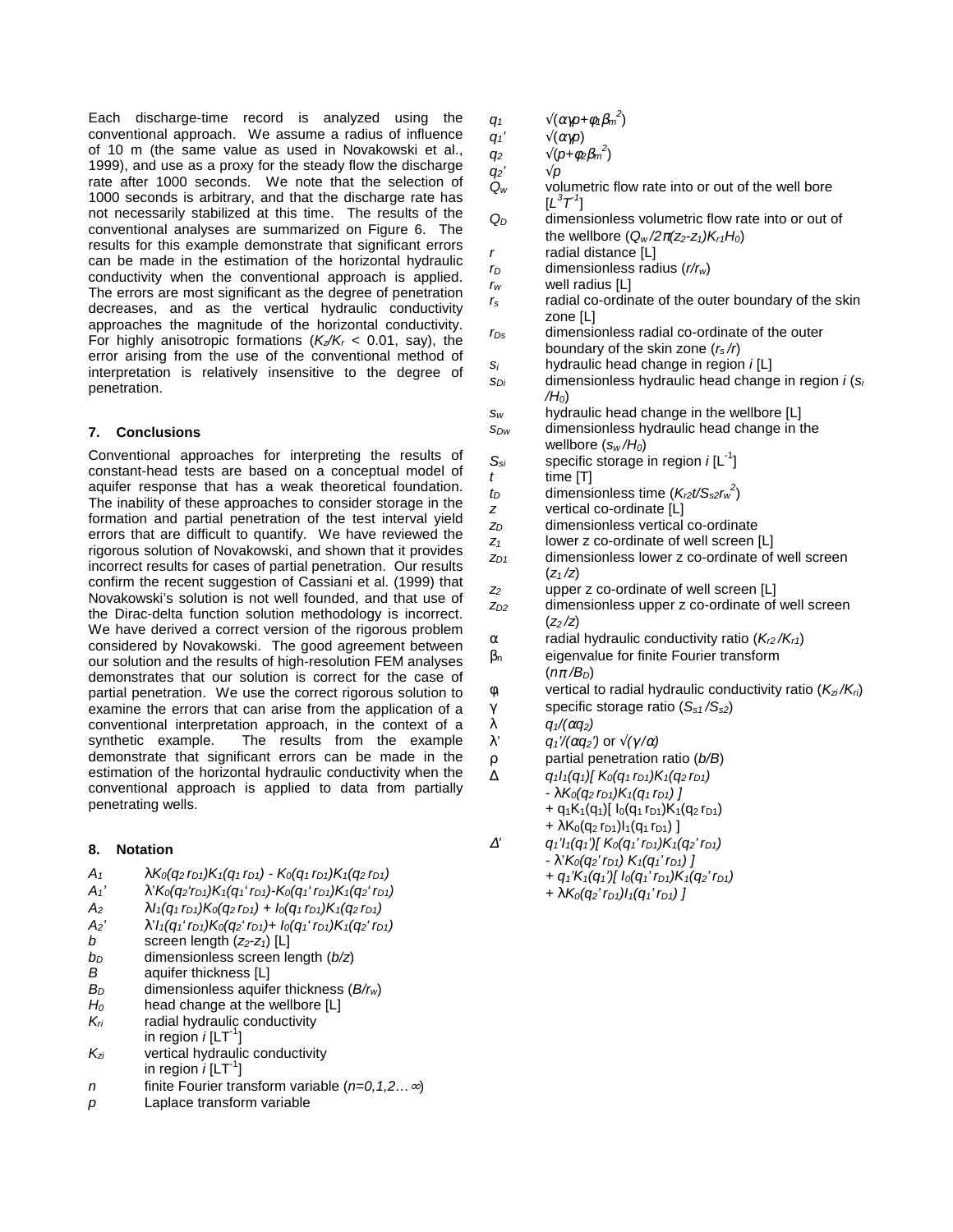## **9. References**

- Cassiani, G., and Z.J. Kabala, 1998: Hydraulics of a partially penetrating well: Solution to a mixed-type boundary value problem via dual integral equations, *Jl. of Hydrology*, 211, pp. 100-111.
- Cassiani, G., Z.J. Kabala, and M.A. Medina, Jr., 1999: Flowing partially penetrating well: Solution to a mixedtype boundary value problem, *Advances in Water Res.*, 23, pp. 59-68.
- Dougherty, D.E., and D.K. Babu, 1984: Flow to a partially penetrating well in a double-porosity reservoir, *Water Resources Research*, 20, pp. 1116-1122.
- Hvorslev, M.J., 1951: Time lag and soil permeability in groundwater observations, U.S. Army Waterways Experiment Station, Bulletin 36, Vicksburg, MS.
- Jacob, C.E., and S.W. Lohman, 1952: Nonsteady flow to a well of constant drawdown in an extensive aquifer, *Trans. American Geophysical Union*, 33(4), pp. 559- 569.

Lugeon, M., 1933: Barrages et Geologie, Dunod, Paris.

Novakowski, K.S., 1993: Interpretation of the transient flow rate obtained from constant-head tests conducted in situ in clays, *Canadian Geotechnical Jl.*, 30, pp. 600.606.

- Novakowski, K., P. Lapcevic, G. Bickerton, J. Voralek, L. Zanini, and C. Talbot, 1999: The Development of a Conceptual Model for Contaminant Transport in the Dolostone Underlying Smithville, Ontario, National Water Research Institute, Burlington, ON.
- Rudd, N.C., and Z.J. Kabala, 1997: Response of a partially penetrating well in a heterogeneous aquifer: Integrated well-face vs. uniform well-face flux boundary conditions, *Jl. of Hydrology*, 194, pp. 76-94.
- Shapiro, A.M., and P.A. Hsieh, 1998: How good are estimates of transmissivity from slug tests in fractured rock? *Ground Water*, 36(1), pp. 37-48.
- Sudicky, E.A., K. MacQuarrie and C.J. Neville, 1990: AQUITEST, v. 3.2, Dept. of Earth Sciences, University of Waterloo, Waterloo, ON,
- Talbot, A., The accurate numerical integration of Laplace transforms, *Jl. Institute of Mathematical Applications*, 23, pp. 97-120.
- Tavenas, F., M. Diene, and S. Leroueil, 1990: Analysis of the in situ constant-head permeability test in clays, *Canadian Geotechnical Jl.*, 27, pp. 305-314.
- U.S. Bureau of Reclamation, 1974: Earth Manual, U.S. Dept. of the Interior, Washington, DC.
- Ziegler, T.W., 1976: Determination of Rock Permeability, U.S. Army Waterways Experiment Station, Technical Report S-76-2, Vicksburg, Mississippi.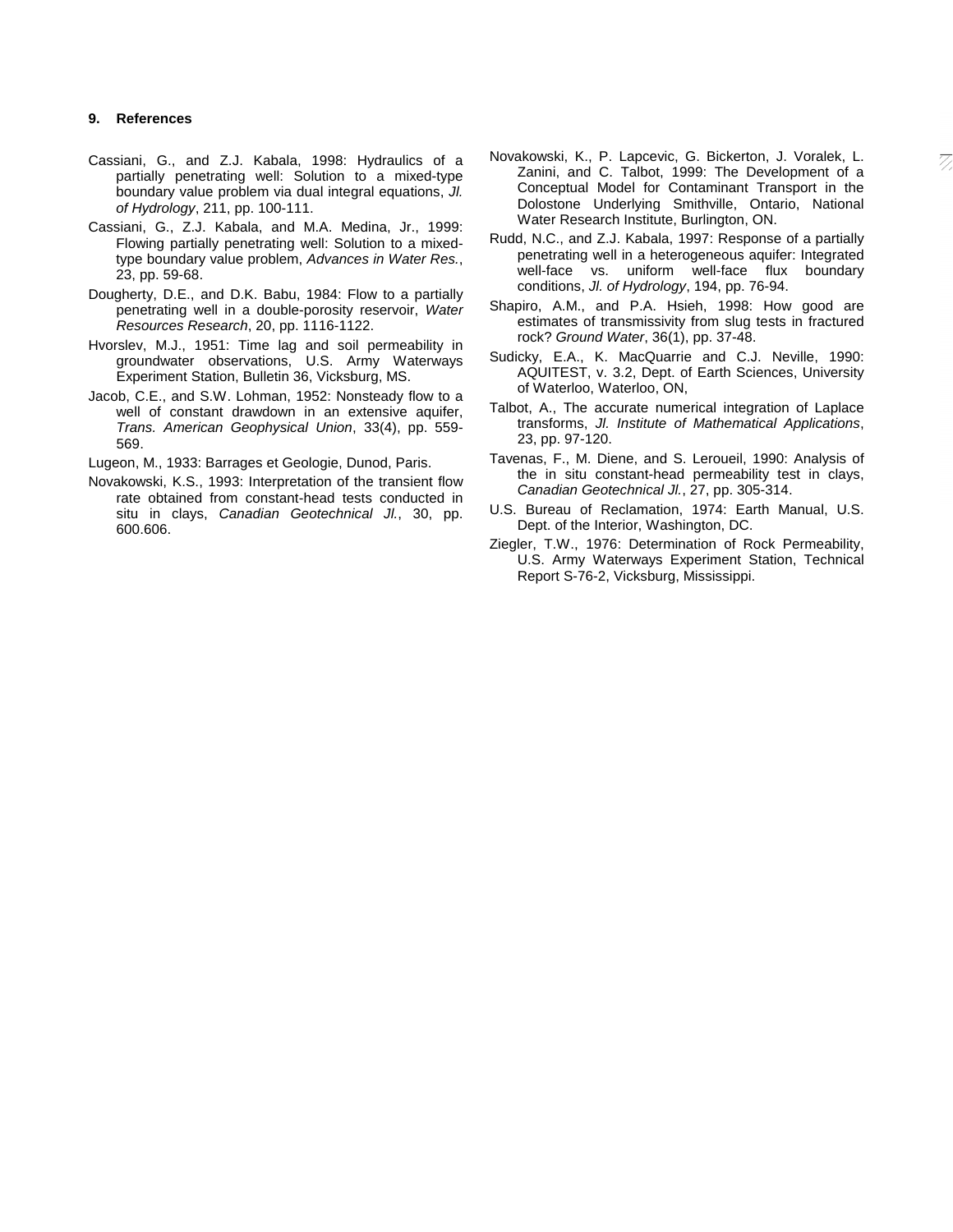

Figure 1. Schematic of constant-head test



Figure 2. Definition sketch for rigorous analysis